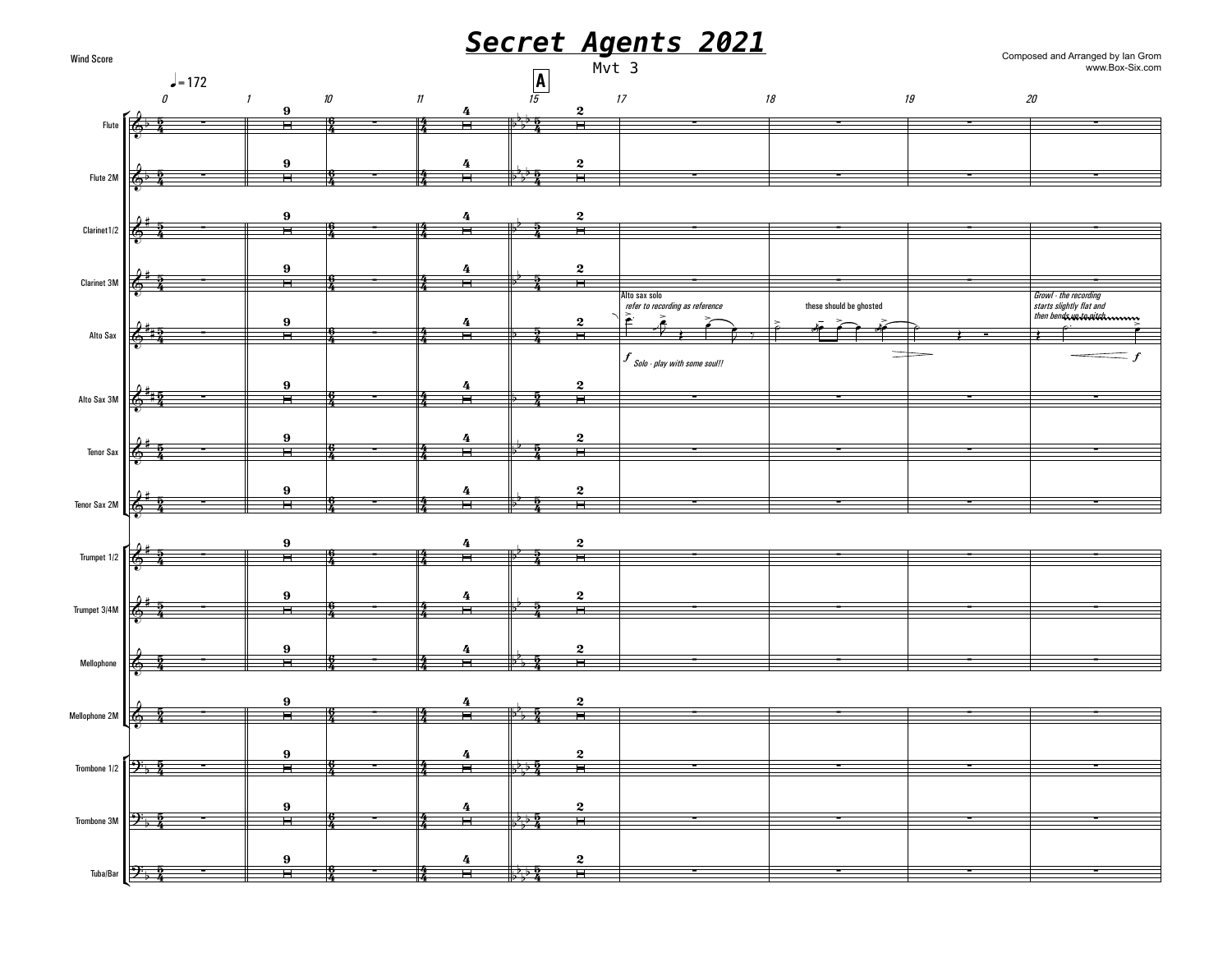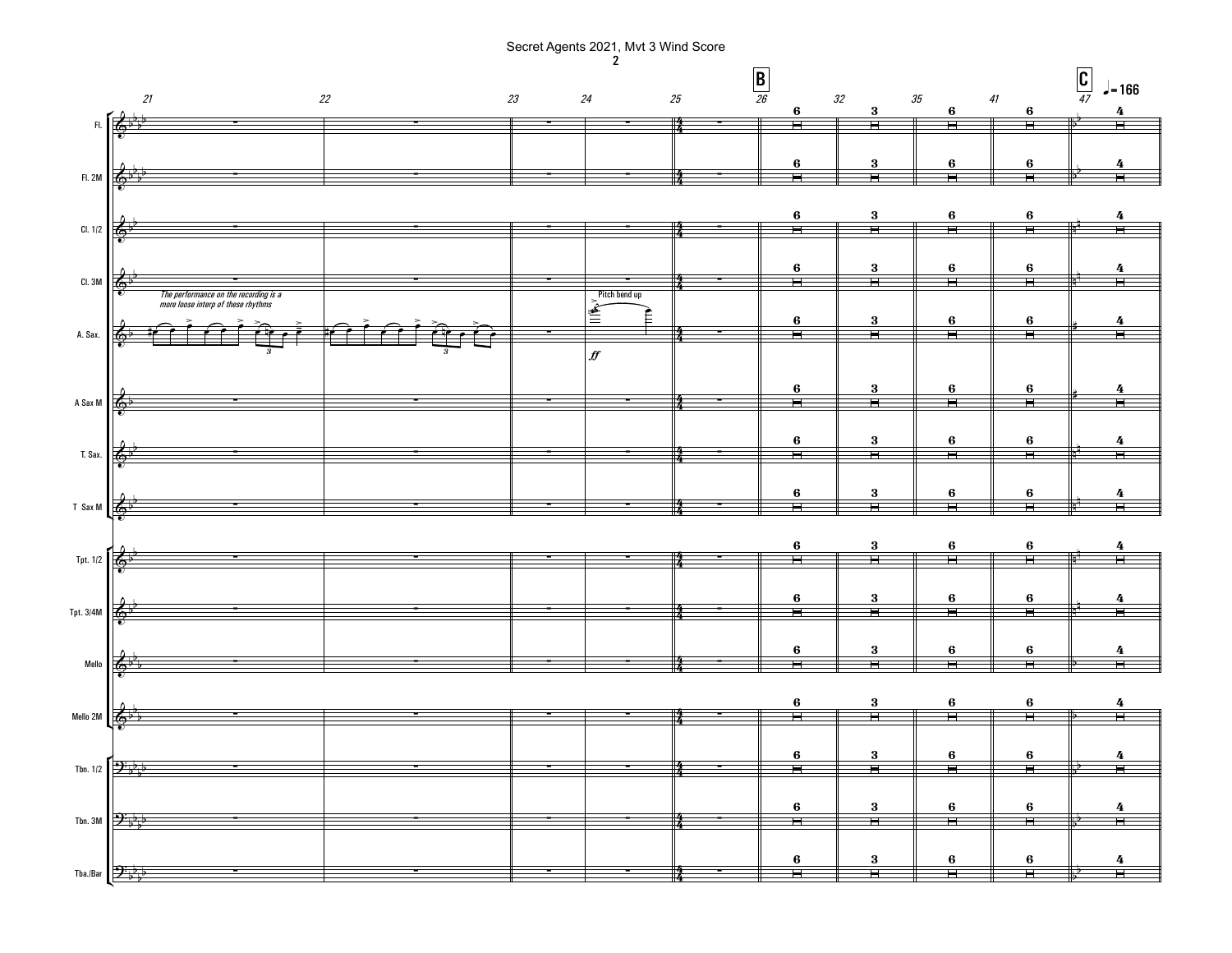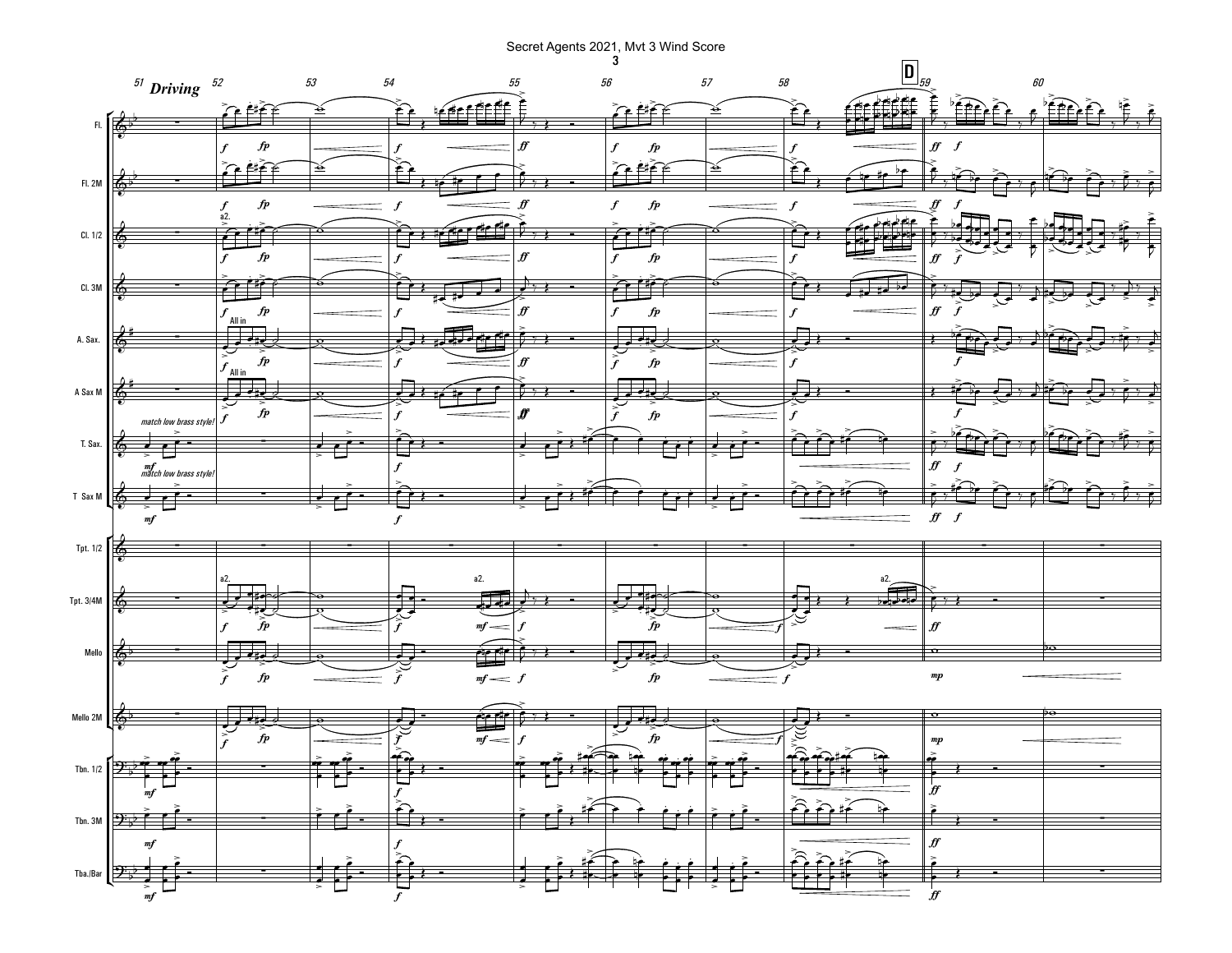Secret Agents 2021, Mvt 3 Wind Score 4

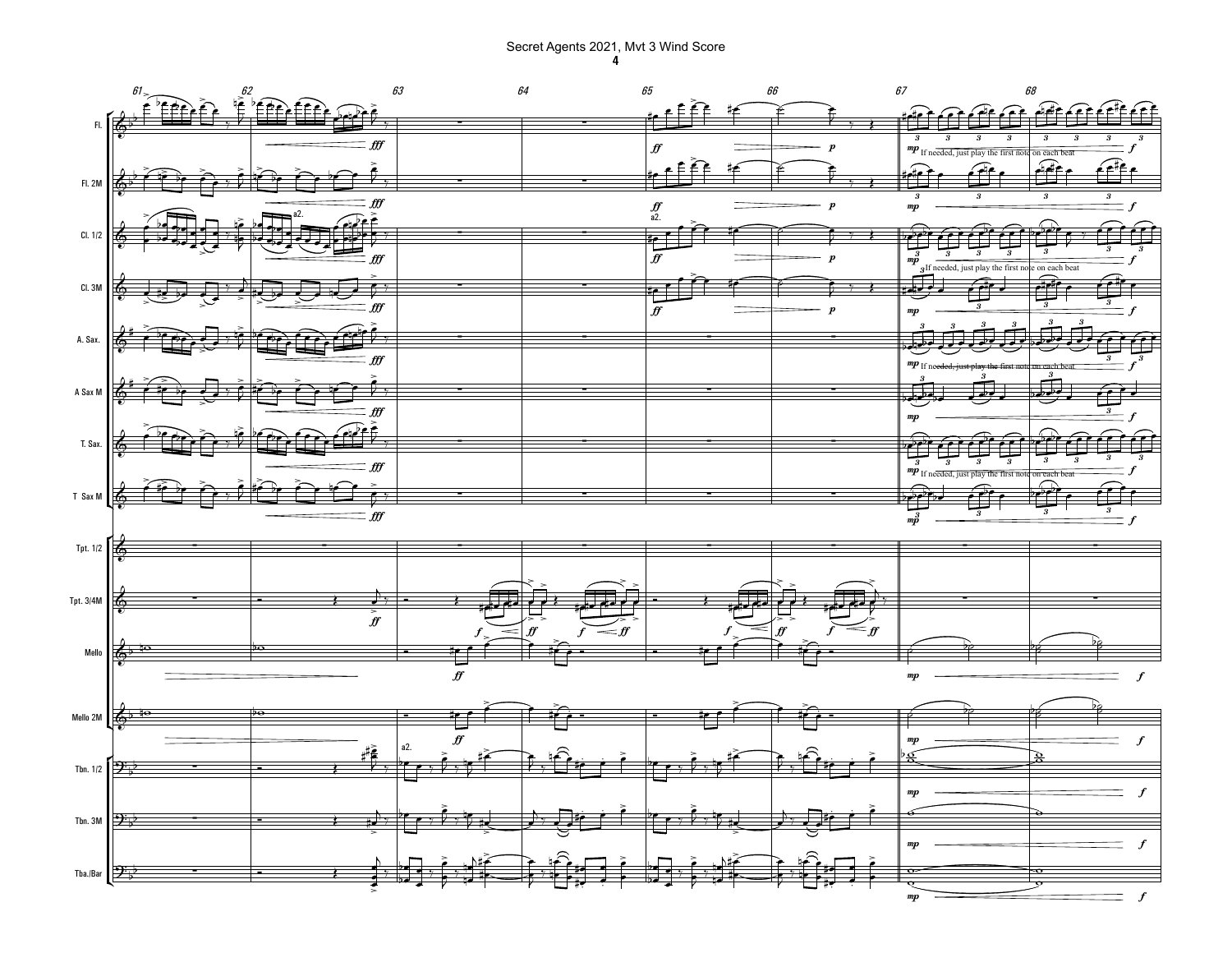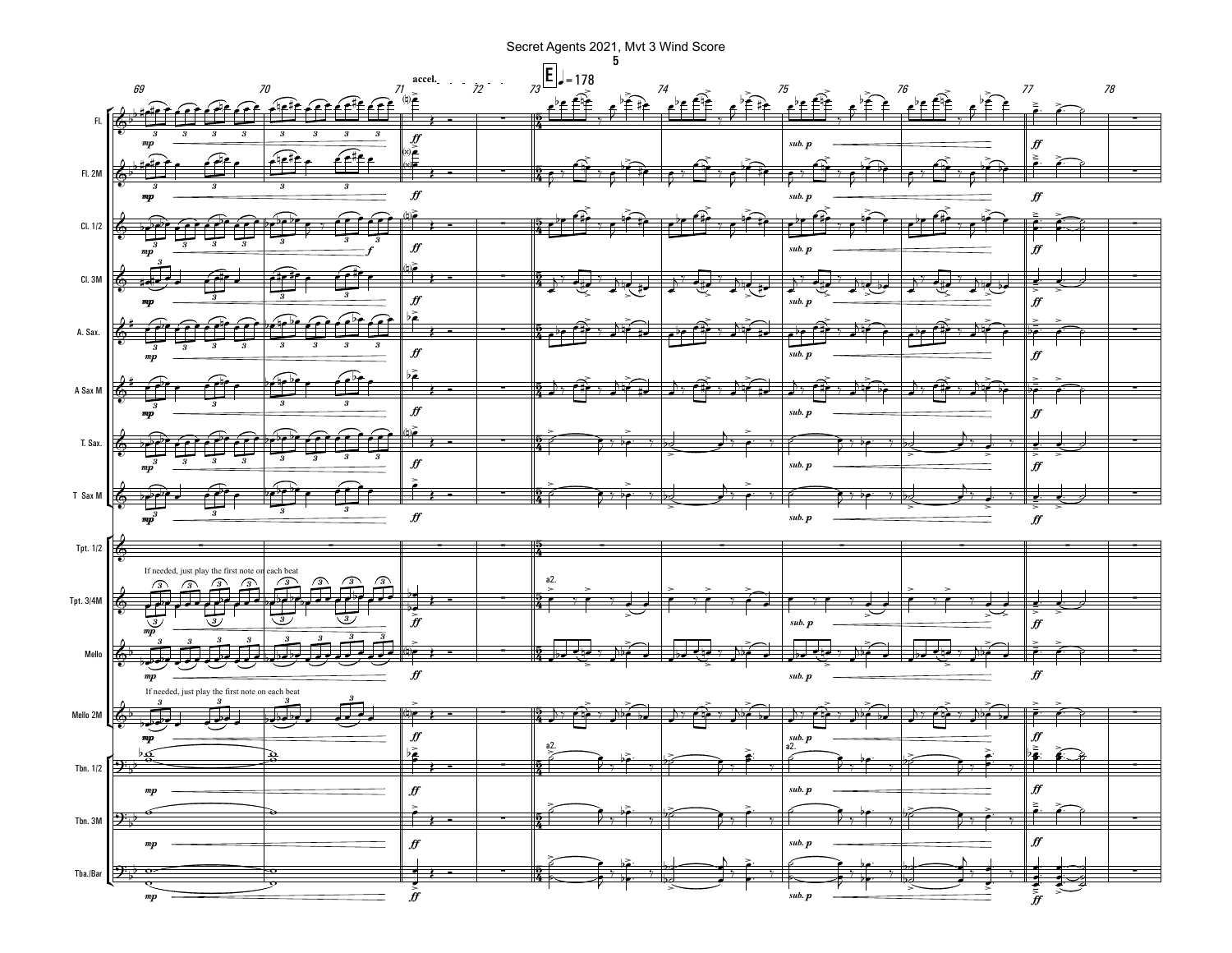